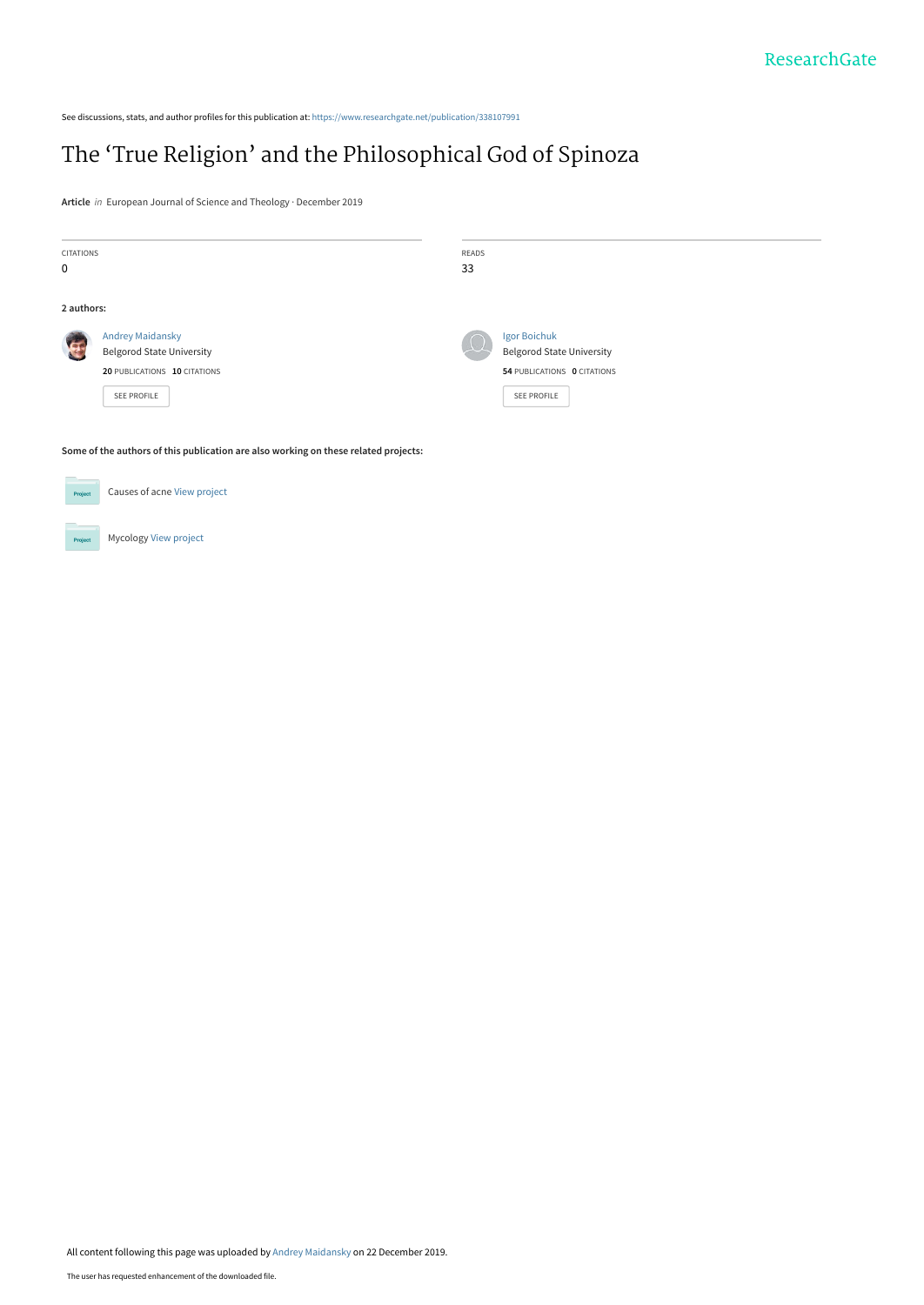# **THE 'TRUE RELIGION' AND THE PHILOSOPHICAL GOD OF SPINOZA**

*\_\_\_\_\_\_\_\_\_\_\_\_\_\_\_\_\_\_\_\_\_\_\_\_\_\_\_\_\_\_\_\_\_\_\_\_\_\_\_\_\_\_\_\_\_\_\_\_\_\_\_\_\_\_\_\_\_\_\_\_\_\_\_\_\_\_\_\_\_\_\_*

### **Andrey Maidansky\* and Igor Boichuk**

*Belgorod National Research University, Department of Philosophy, 85 Pobedy St., Belgorod 308015, Russia*

(Received 1 August 2019, revised 31 August 2019)

#### **Abstract**

Spinoza"s notion of "God" is examined in the article through prisms of: (i) criticism of religious consciousness in 'Theological-Political Treatise', (ii) theory of affects developed in 'Ethics', and (iii) Spinoza's comments on language. Philosophy and religion are completely different in their foundations and goals. Spinoza argued therefore, there can be nothing in common between the religious and philosophical concepts of God except the word "God". Behind this religious name, Spinoza has a logical-mathematical concept of infinity, which serves as the "most perfect method" of knowing the nature of things. The article examines the purpose for which Spinoza used the word "God" along with the philosophical terms "substance" and "Nature," and how his philosophical God differs from the gods of religions. The authors show that Spinoza"s language strategy gave rise to discrepancies and made it difficult to understand the text, but it helped transform Spinozism into the mainstream of Modernity.

*Keywords:* idea, theology, universal, love, obedience

### **1. Introduction**

l

Spinoza"s God is one of the most controversial characters of the 'philosophical theatre'. Contemporaries, with the exception of a handful of apostles, saw in Spinoza a "deserter of religion", "atheistic Euclid", and even "Prince atheists" (*Atheorum Princeps*). A century later, Spinoza would turn into an *Architheist* (Herder), a *Christianissimus* and "the God-intoxicated man" (Novalis). No less old are the suspicions that Spinoza secretly dragged into the philosophy the mystical Kabbalah"s *Ain Soph*, or the Old Testament"s *Jehovah* disguising him in geometric clothes and taking away his personality (Schopenhauer). These differences have not subsided to this day. It is hardly possible to cope with them in the way of the study of Jewish education, various 'influences' and 'exchanges', as well as divinations about Spinoza's mentality. We propose to put all this stuff aside and look for a clue in his own texts. The three keys will be for us the teaching of Spinoza about religion and its

 $E$ -mail: maidansky@gmail.com, tel.: +7(950)7175194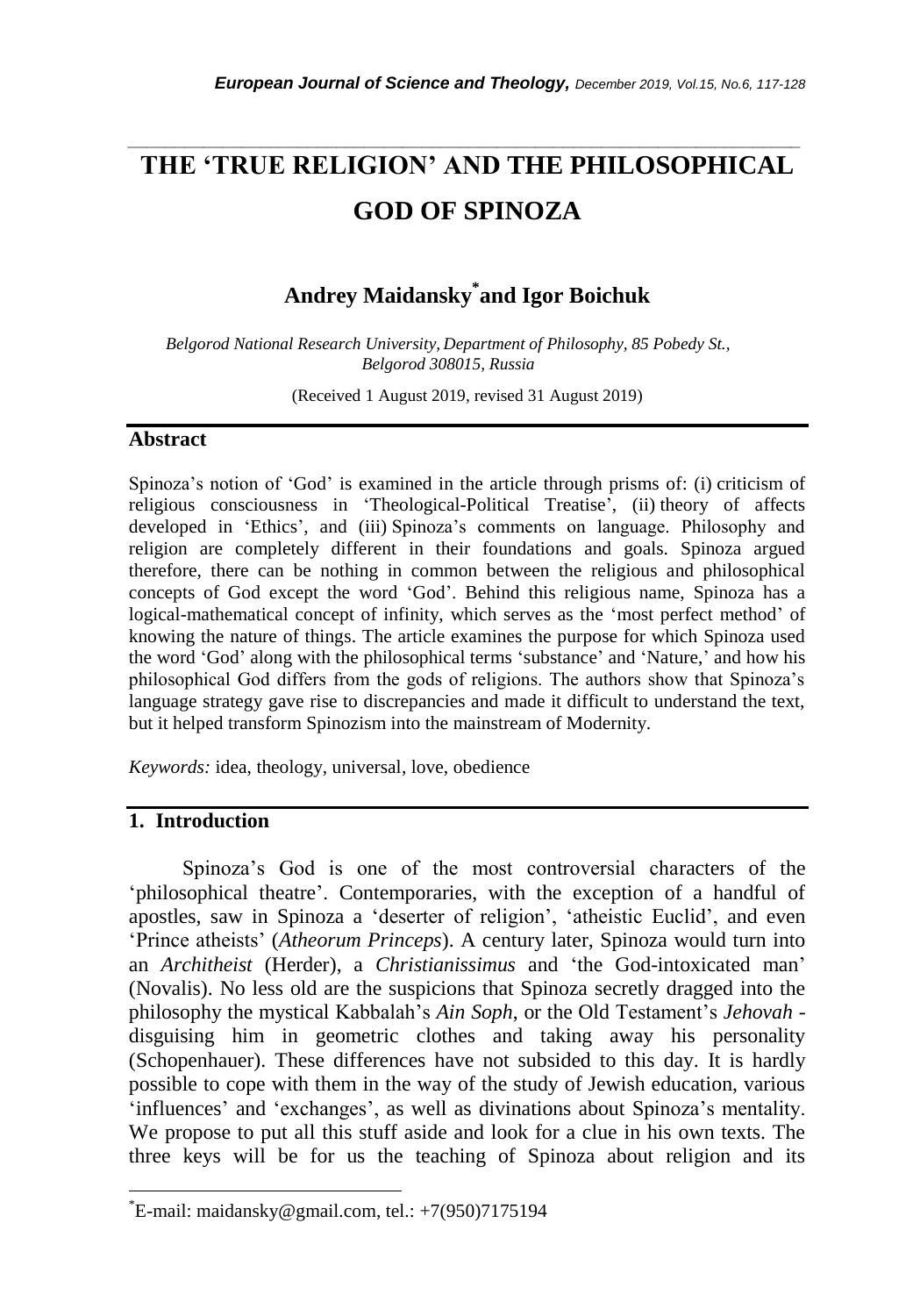relationship with Philosophy, his reasoning about language, and, finally, the theory of affects.

### **2. Separation of Philosophy from religion**

The first fact on which we safely can and must rely: Spinoza in no way considered his philosophy to be religious. He unequivocally demanded "to separate religion from philosophical speculation (*religio a speculationibus philosophicis separare*)<sup>"</sup> [1]. This is literally a cross-cutting idea of his *Theological-Political Treatise*. A special chapter of this book is devoted to clarifying how best to "separate faith from Philosophy, which was the main goal of all work" [1, p. 264]. Spinoza comes here to the following conclusion.

"There are no dealings, or no relationship, between faith, *or* Theology, and Philosophy. ... These two faculties aim at, and are based on, completely different things (*sane toto coelo*). For the goal of Philosophy is nothing but truth. But the goal of Faith, as we"ve shown abundantly, is nothing but obedience and piety. Furthermore, the foundations of Philosophy are common notions, and that must be sought only from nature. But [the foundations] of Faith are histories and language, and [that] must be sought only from Scripture and revelation, as we showed in Ch. 7." [1, p. 271]

What does this mean in respect to the word "God"? Obviously, the fact that the *philosophical* God has nothing to do with the gods of *religious* traditions and creeds. In general, all the content of *Ethics* should be understood in a purely philosophical, i.e. scientific, and not religious and theological sense. Philosophy explores the "common notion" of God, which is given in the intellect; while the idea of God, drawn by the prophets and theologians, belongs to the field of inadequate "knowledge of the first kind" – opinion or imagination. The word "God" is one and the ideas are as different as chalk and cheese, *toto coelo*.

The same words of the human language can express both "confused" ideas of the imagination and "clear and distinct" ideas of the intellect. But, by its nature, language is much better suited to expressing sensual images and abstractions of imagination than common notions of the intellect. Language is the creation of a "crowd" (*vulgus*), that is why it is so difficult for the intellect to convey its ideas through words.

"Since words are part of the imagination, ... it is not to be doubted that words, as much as the imagination, can be the cause of many and great errors, unless we are very wary of them. Moreover, they are established according to the pleasure and power of understanding of ordinary people, so that they are only signs of things as they are in the imagination, but not as they are in the intellect." [1, vol. 1, p. 38]

When reading these lines from the *Treatise on the Emendation of the Intellect*, complaints of Francis Bacon on the "idols of the market-place" come to mind [2]. This is on account of these idols that Spinoza was considered a religious thinker. The word "God" literally hypnotized readers, easily breaking through the wall, with which Spinoza tried to protect Philosophy from religion.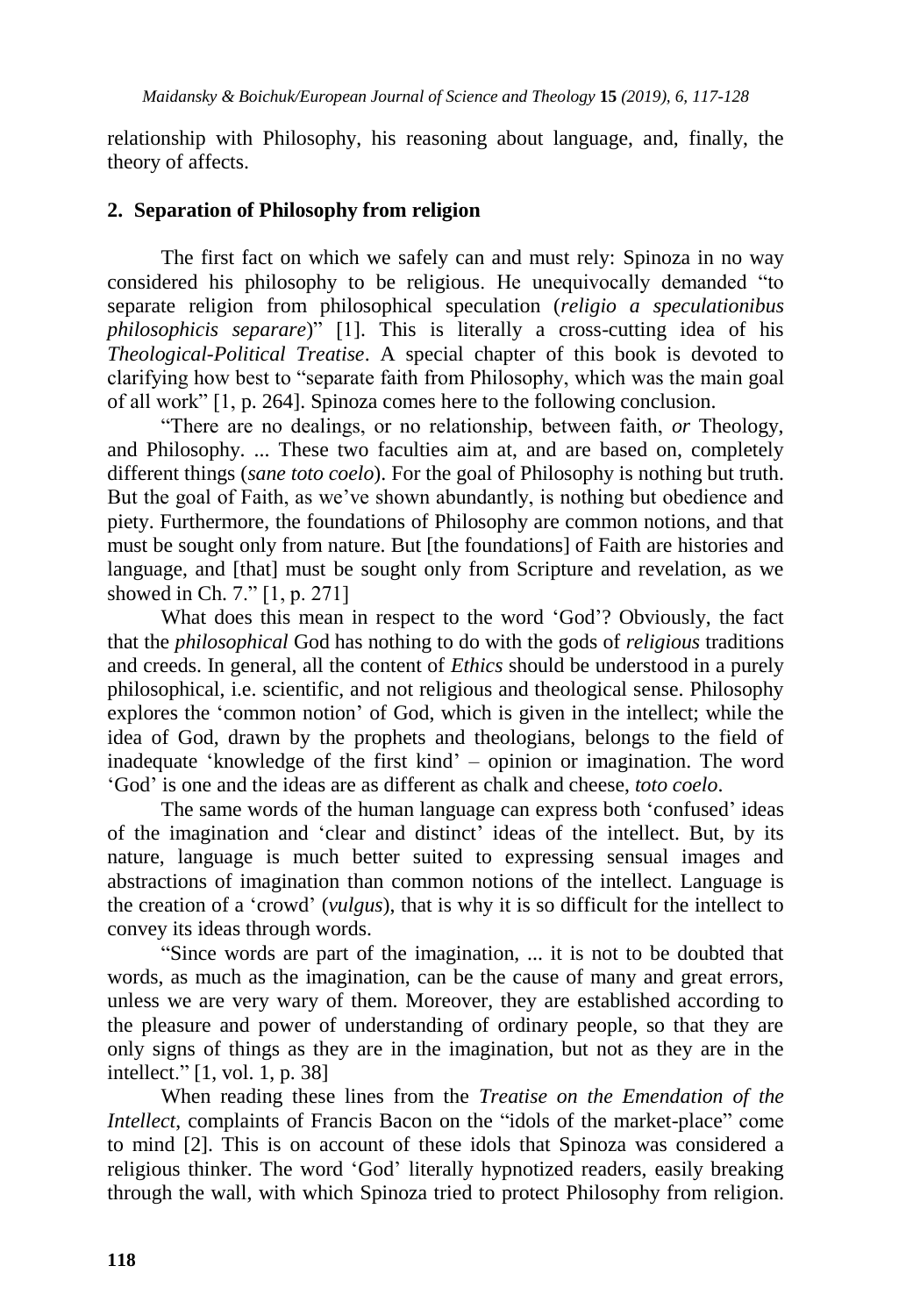In addition, Spinoza's texts (as well as Descartes' and Leibniz's) are full of scholastic terms and expressions. Thus the author of *Ethics* turned into a theologian, "the last of the medievals" [3, p. 273; 4].

The magic of the word "God" confused even materialistic philosophers, militant critics of religion in general and Judeo-Christian religious traditions in particular. "The philosophy of Spinoza was a religion" – declared Feuerbach [5]. Marxist L.I. Akselrod (orthodox) saw in the Spinoza system the development of the "cult of Jehovah", which "firmly took possession of the touching and poetic soul of the great philosopher". His teachings are imbued with a "deeply rooted religious feeling". Only in place of Jehovah Spinoza had put the deified "world order", or Nature, Axelrod concluded [6, p. 552].

If Spinoza himself considered it absolutely unacceptable to mix Philosophy with religion, and even more so with Theology, then the readers of his *Ethics* constantly practiced such mixing. Only in the past half century has this bad tradition visibly weakened. Today, it is considered good practice to praise Spinoza as the "first secular Jew", the pioneer and inspirer of the European 'Radical Enlightenment'. This is, of course, a much more adequate view.

Spinoza"s desire to protect Philosophy and Science in general, from religious interventions does not mean, however, that he had a negative attitude towards religion. This is not true. Religion brings great benefits to people. On the one hand, it teaches them to obey, subordinate their private interest to the common, and on the other, it comforts them in their misfortunes and strengthens them with hope.

Theology is quite different. Spinoza is extremely negative towards this hybrid of Philosophy with religion, the intellect – with the imagination, the concepts of "pure mind" (*ex pura mente*) – with abstractions of "vague experience'. The word 'theology' in his texts has a pejorative colouring, except when it comes to the 'word of God' as such, or the 'revelation'. This kind of "elemental" theology preaches obedience and teaches righteous living without pretending to know the nature of things and without resorting to logical argumentation ("mathematical demonstrations", as Spinoza puts it).

Only in one place *Ethics* Spinoza, in a respectful tone, mentions the theologians: "some of the Hebrews seem to have seen, as if through a cloud", the truth about the relationship of ideas and bodies, the intellect of God and created things [1, vol. 1, p. 451]. Vague speculation is the maximum that Theology is capable of. As for the rest, "the theologians have mainly been anxious to twist their own inventions and fancies out of the Sacred Texts, to fortify them with divine authority" [1, p. 170]. "Maimonides and others ... extort from Scripture Aristotelian rubbish and their own inventions. Nothing seems to me more ridiculous." [1, p. 82]

Spinoza undoubtedly ranked Maimonides as 'some of the Hebrews' who were able to see the truth through the theological cloud. His opus magnum, *The Guide for the Perplexed*, was in Spinoza"s library and was familiar to him from school. In chapter 68 of part I, the interpretation of the identity in God of the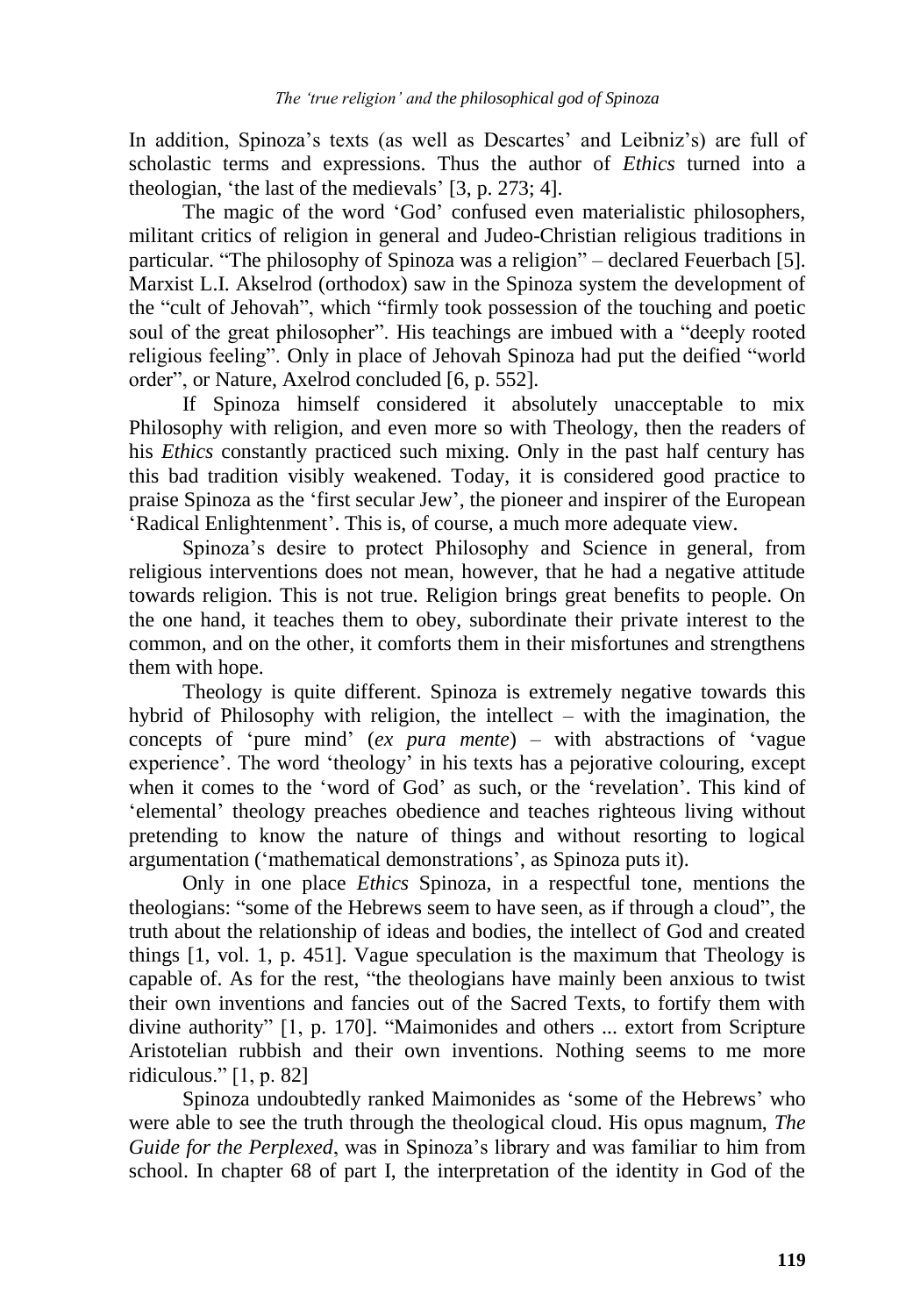intellect and the things comprehended by His intellect was given (with reference to the "divine philosophers").

At the same time, Spinoza condemned, in the most categorical manner, the attempts of Maimonides and other scholastics to reconcile reason and faith, Philosophy and religion. In Spinoza"s eyes, this occupation is detrimental to both Philosophy and religion itself. "If Maimonides is taken, as he has been, as a paradigm of religious rationalism in Judaism, then Spinoza's critique of Maimonides is a critique not only of Maimonidean biblical hermeneutics but of the attempt to forge some kind of synthesis of biblical faith and Philosophy." [7, p. 555]

Any kind of philosophizing about the foundations of religion "gave rise to many disputes and schisms, which have tormented the church incessantly from the time of the Apostles to the present day, and will surely continue to torment it forever, until at last someday religion is separated from philosophic speculations and reduced to those very few and very simple doctrines Christ taught his followers" [1, vol. 2, p. 247].

Spinoza does not consider Christ to be a religious innovator. He did not teach people anything new, but only tried to bring them back to the fountainhead of *any* faith. What is this fountainhead? It is just love for the neighbour: "The whole law consists only in this: loving one's neighbour. ... So this command itself is the unique standard of the whole universal faith." [1, p. 265] The entire connection of people, the very human society, is held up by the affect of love.

### **3. Love, obedience and the idea of God**

By its nature, the affect of love is twofold. Religious/imaginative love for the neighbour is based on *obedience to the word* of God, while philosophical/intellectual love is based on *the knowledge of the nature of things*  $(=$  of God, in Spinoza's sense).

Words, as we recall, are "part of the imagination", and religious faith, with its concepts of God, is always perceived by word of mouth, "from hearsay" (*ex auditu*). Consequently, faith belongs to the second kind of imaginative knowledge. (The first kind of imagination, according to Spinoza, is random sensory experience, the second kind is knowledge *ex auditu*).

To human mind, the idea of God is innate as a "common notion". Any person enjoys it by nature, due to the "natural light" of the mind. "The infinite being of God and his eternity are known to all (*omnibus esse notam*)." [1, vol. 1, p. 482] Another thing is that this innate idea of God is obscured by superstitions and "empty religion (*vana religio*)", imposing "nothing but apparitions, the delusions of a sad and fearful mind" [1, p. 67].

In itself, the idea of God is absolutely nothing mystical, open only to selected people or nations. Anyone who has an intellect possesses the idea of God.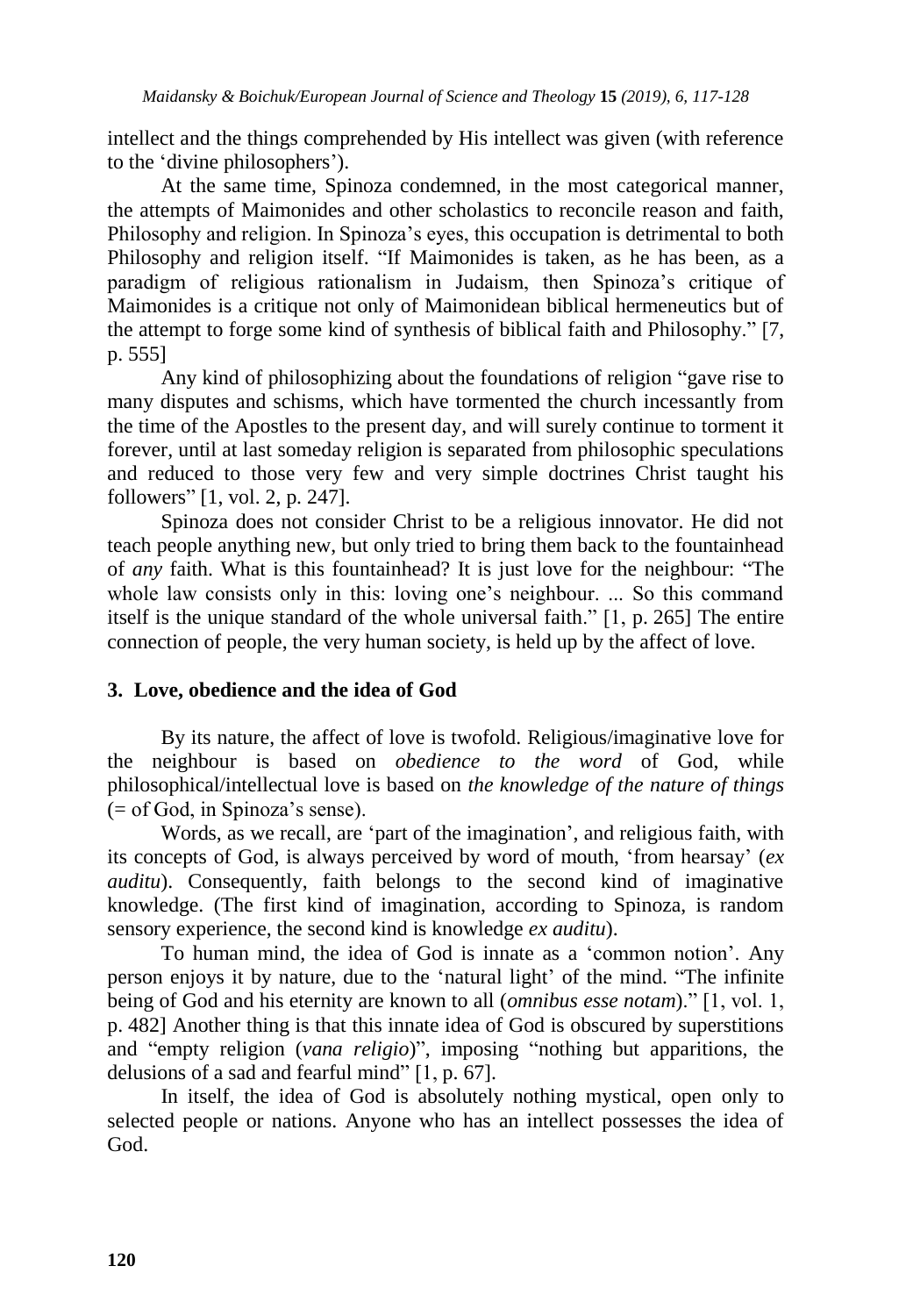Quite a few commentators on Spinoza hold the view that the *infinite* intellect, as such, is nothing more than the idea of God. For example: "The "infinite intellect" (i.e. the *infinita idea Dei*) ..." [8, p. 240]. "Infinite understanding is *not* part of the divine nature: it is merely the *idea Dei*." [9, p. 183]. "It is clear that an idea of God or an infinite intellect constitute the infinite immediate mode under the attribute of cogitation." [10, p. 196] "... The universe's cognition (what Spinoza calls 'the infinite intellect' or 'the idea of God')." [11, p. 26]

We believe this is not quite the case. The relationship here is typically Spinozian: the intellect and the idea of God are two different modes of being of the same thing. Two different ways of acting and expressing the substance itself as a thinking thing. Both of these infinite and eternal modes "follow from the absolute nature" of the attribute of thought, but follow in different ways. The intellect is produced by God *immediately*, while all other modes of thought (Spinoza makes no exception for the idea of God) are produced *through the medium* of intellect. The intellect actually contains all the ideas – both the idea of God itself and the ideas of any of his modifications, finite and infinite.

Being *a part* of the infinite intellect, the idea of God is *equal* to the intellect by "extension": all other ideas of the mind follow from it – "*infinitely many things in infinitely many modes (i.e., everything which can fall under an infinite intellect)*" [1, vol. 1, p. 424]. In the mathematical set theory, the presence within a whole of a part, equinumerous to the whole, is considered the distinguishing feature of an *actually infinite* [12].

By virtue of the famous proposition on the identity of order and connection of ideas and things [1, vol. 1, p. 451], the relation of the idea of God to other ideas is the same as the relation of substance to its modes. All things exist in God, but the distinction (and even the opposition) between God and things, *Natura naturans* and *Natura naturata*, does not disappear. The same applies to the distinction between the idea of God and the ideas of things-modes within the infinite intellect.

Thus, between the intellect and the idea of God it is impossible to put an equality sign or "i.e." even though both of these modes express one thing under the same attribute. The infinite intellect and the infinite idea of God – the whole and its peculiar part – are equipotent, equinumerous, but not identical. They are different *formaliter*, in the language of medieval philosophy and Spinoza.

Another subtle point: since the idea of God is given *a priori* and in no way depends on philosophical reflection, then what does the first part of *Ethics* entitled "On God" offer us? Obviously, we find here not a simple idea of God, but a *reflexive* one, or the "idea of idea" of God. Spinoza constructs his *philosophical* God through the reflection of simple common notion of God. According to *Treatise on the Emendation of the Intellect*, the "idea of idea" is nothing but a method of acquiring knowledge, and the reflective idea of God is the "most perfect Method" (*Methodus pertfectissima*), i.e. universal and most powerful of all possible [1, vol. 1, p. 19]. In the first part of *Ethics*, such a method is forged, and in the subsequent parts it is applied.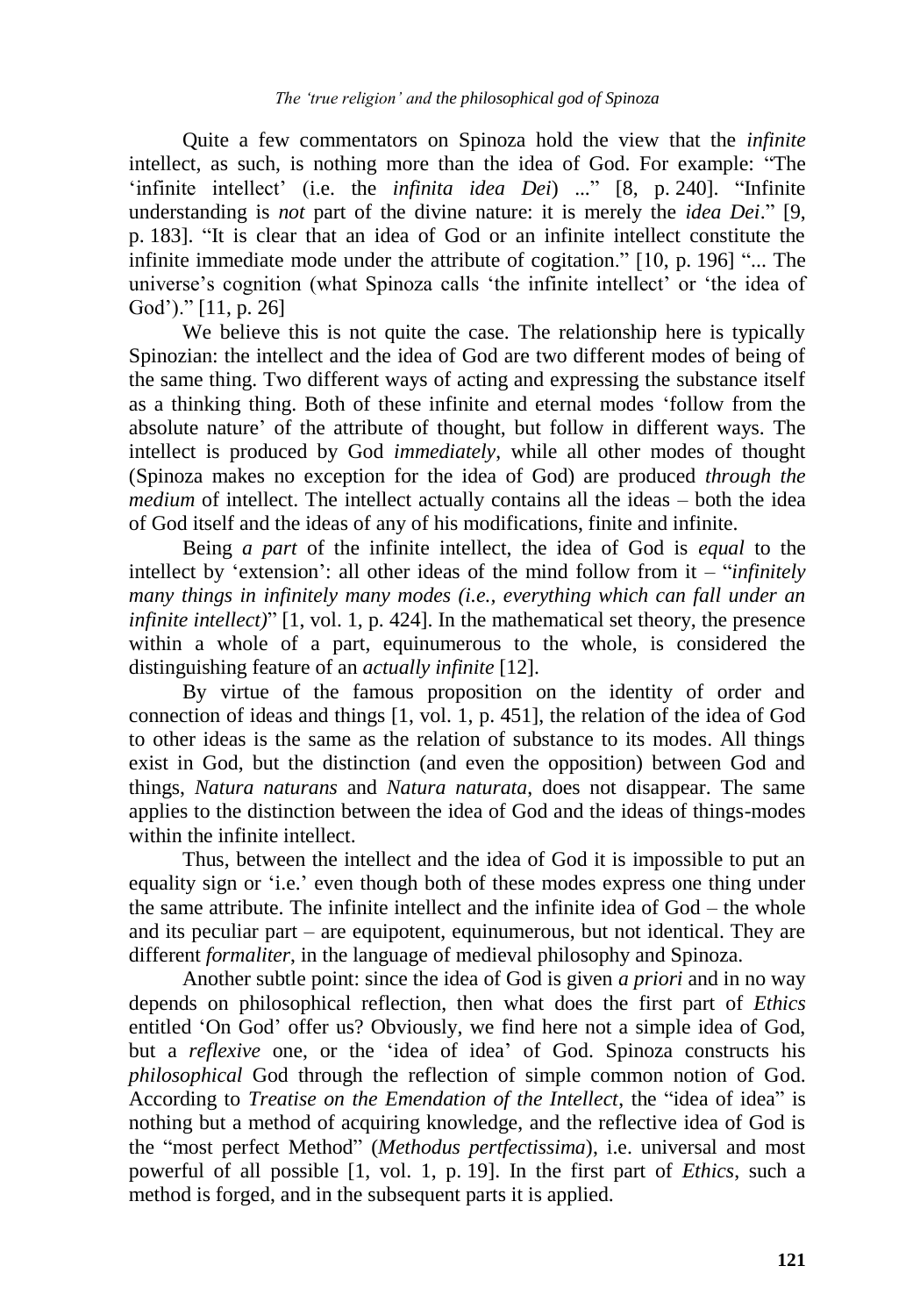Further. Any idea causes a certain affect in the mind. *Amor Dei*, love of God... For what purpose does Spinoza add the adjective "intellectual"? He clearly wants to distinguish this higher kind of love, generated by adequate ideas, from the feeling of love caused by religious faith. In philosophers and in the crowd, both the concept of God and the love of God are completely different. It would not hurt those who naïvely consider Spinoza to be a religious thinker on the grounds that he sang *amor Dei intellectualis* to keep this in mind.

The purpose of "true Religion" (*Religio vera*) is not to cognize God, but to maintain everyday morality and social order. While Philosophy is seeking truth and the meaning of life (ethics). If these two tasks are not mixed, one is not a hindrance to the other. "I can't wonder enough", Spinoza writes, at the people "who have then introduced into religion so many matters of philosophic speculation that the Church seems to be an Academy, and Religion, science, or rather, a logomachy (*altercatio*)" [1, vol. 2, p. 257–258].

The founders of religions dealt primarily with an ignorant multitude and adapted their creeds to the mental state of the crowd and its life demands. Their speeches and writings appealed to the imagination and passions, and not to the intellect. They did not confirm the dogmas of faith with the arguments of reason, but "only by experience – that is, by miracles and historical narratives".

"From all this it follows that the doctrine of Scripture does not contain lofty speculations, or philosophical matters, but only the simplest things, which anyone, even the very slowest (*tardissimus*), can perceive." [1, p. 257]

What are these things? – The Book of books teaches honesty, modesty, compassion, etc. All this together is called "love of your neighbour" and forms the foundation of "true Religion". The problem is how to get people to *obey* this 'word of God'? Scientific argumentation is no good here, it would instantly alienate a lot of listeners. Few aspire to virtue, being guided by pure reason. The crowd requires for this an imaginary Lord God – the all-seeing heavenly judge, merciful and terrible. This is how Scripture draws it, which does "a great comfort to those whose powers of reason are not strong, and brings no slight advantage to the Republic" [1, p. 280].

The target audience of the Scriptures is not a handful of philosophers, but the common people who need to be taught obedience (*obedientia*). This concept is axial in Spinoza"s religious discourse. Spinoza denies religion and Theology the right to enter the "kingdom of truth and wisdom" (*regnum veritatis, et sapientiae*); their domain is the "kingdom of piety and obedience" (*regnum pietatis, et obedientiae*) [1, p. 277]. Spinoza has no illusions about enlightening masses. The crowd has always lived and lives by passions; it is possible to instil in it humanity, "love of neighbour", only through the injection of powerful passions – fear and hope, above all. So did the creators of religions.

The passions (passive affects) of the mind arise from inadequate ideas of imagination and inseparably accompany them. Miracles and unusual things affect the imagination much better than any "mathematical demonstration. "The creators of Scripture knew this very well and "spoke according to the power of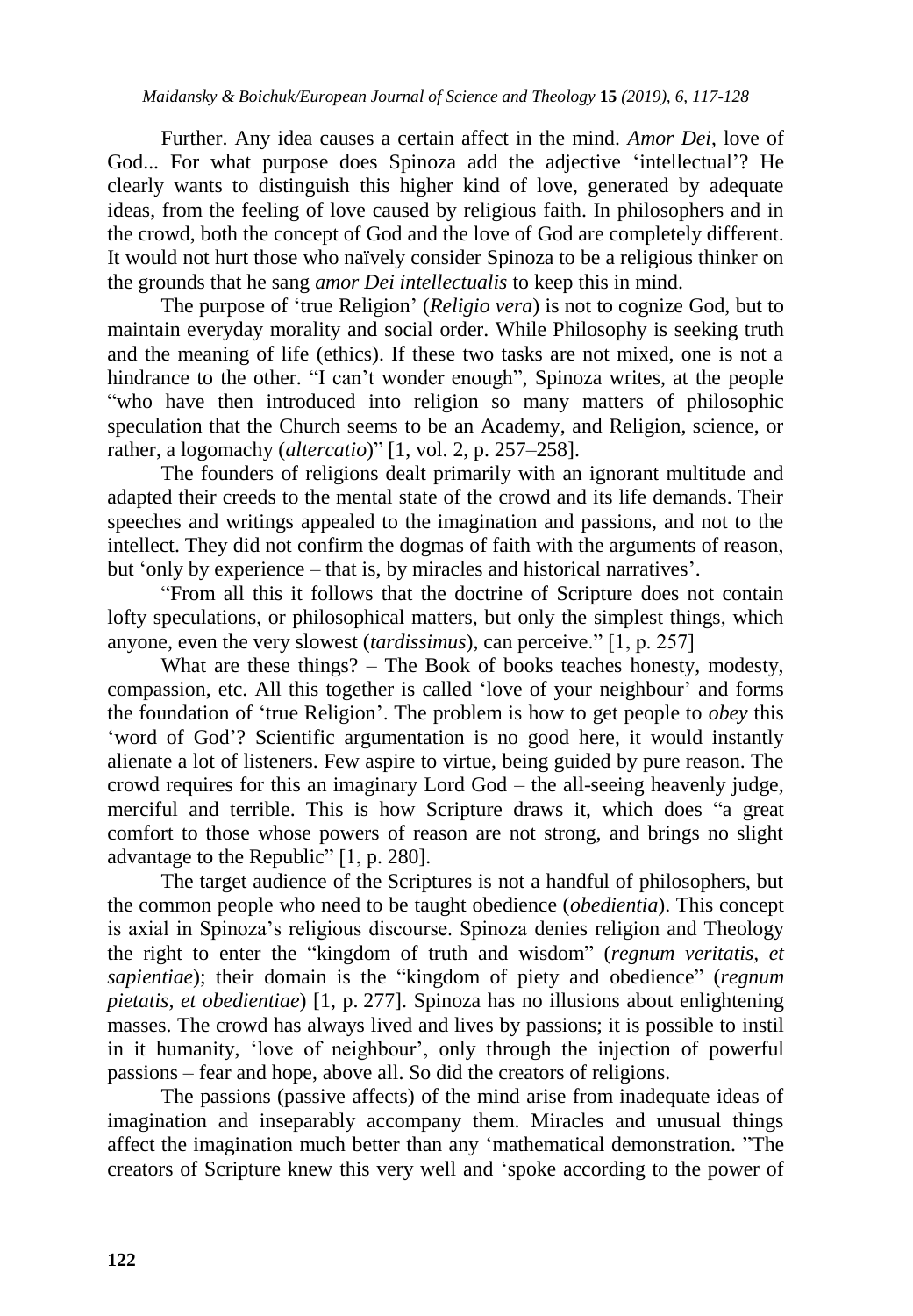understanding of the common people (*vulgus*), whom Scripture is concerned to make obedient, not learned." [1, p. 262]

If religious love rests in obedience to the word of God, then intellectual love for God "proceeds from true knowledge as necessarily as light does from the sun. So under the guidance of reason we can love God, but not obey him" [1, p. 293]. One can only obey an external force or word; obedience is the opposite of freedom. If anyone cognizes God as his own nature, "substance", then love for God coincides with love for the self and for humanity altogether – with love for all "thinking things" with which we form "as it were, one body – namely, the body of a society (*unum quasi corpus, nempe societatis*) [1, p. 114].

As Étienne Balibar has aptly put it, "the fundamental dogma of true Religion is, in effect, that love of God and love of one"s neighbour are really one and the same" [13].

Spinoza insists that love for God (and therefore for Man) manifests itself only in deeds and actions, and not in words and symbols. "We must judge the piety of each person"s faith from his works alone (*ex solis operibus*)." [1, p. 73] He repeats this idea again and again, using as an argument in favour of religious toleration, on the one hand, and to defend the "freedom of philosophizing" on the other.

True Religion consists of *desires and actions* that follow from the idea of God common to all people. "Again, whatever we desire and do of which we are the cause insofar as we have the idea of God, or insofar as we know God, I relate to Religion." [1, vol. 1, p. 565] Desire (*cupiditas*), or a conscious appetite (*appetitus cum ejusdem conscientia*), is, according to Spinoza, the primary affect of the mind, from which all other affects are derived.

Words and symbols, dogmas and rituals, and even *faith* stemming from external experience, all refer to "empty religion". In this regard, Spinoza cites the apostle James with approval: "faith by itself, without works, is dead", adding: "From these things it follows next that we can judge no one faithful or unfaithful except from their works". What works exactly? Those dictated by *obedience*, answers Spinoza: "For where there is obedience, there faith is also". It is completely unimportant whether the dogmas of faith are true or whether they "do not have even a shadow of the truth" (*nec umbram veritatis habent*); the main thing is that these dogmas "move the heart to obedience" [1, p. 265-267].

Thus, *true Religion is indifferent to truth*. It only cares about human affairs; its goal is to make people obey. This universal religion gets the right to be called "true" due to the fact that it is partially based on the true idea of God. This idea causes in minds the affects of desire, contributing to the consolidation of their individual and collective existence.

If the idea of God is the only ('adequate', in terms of Spinoza) cause of certain desires and actions, the person acts *freely*, "according to the guidance of reason'. And if the idea of God is 'partial, *or* inadequate', cause of desires and actions (i.e. the person obeys some external power or word, along with the idea of God), the actions become *forced and constrained* (*coactae*).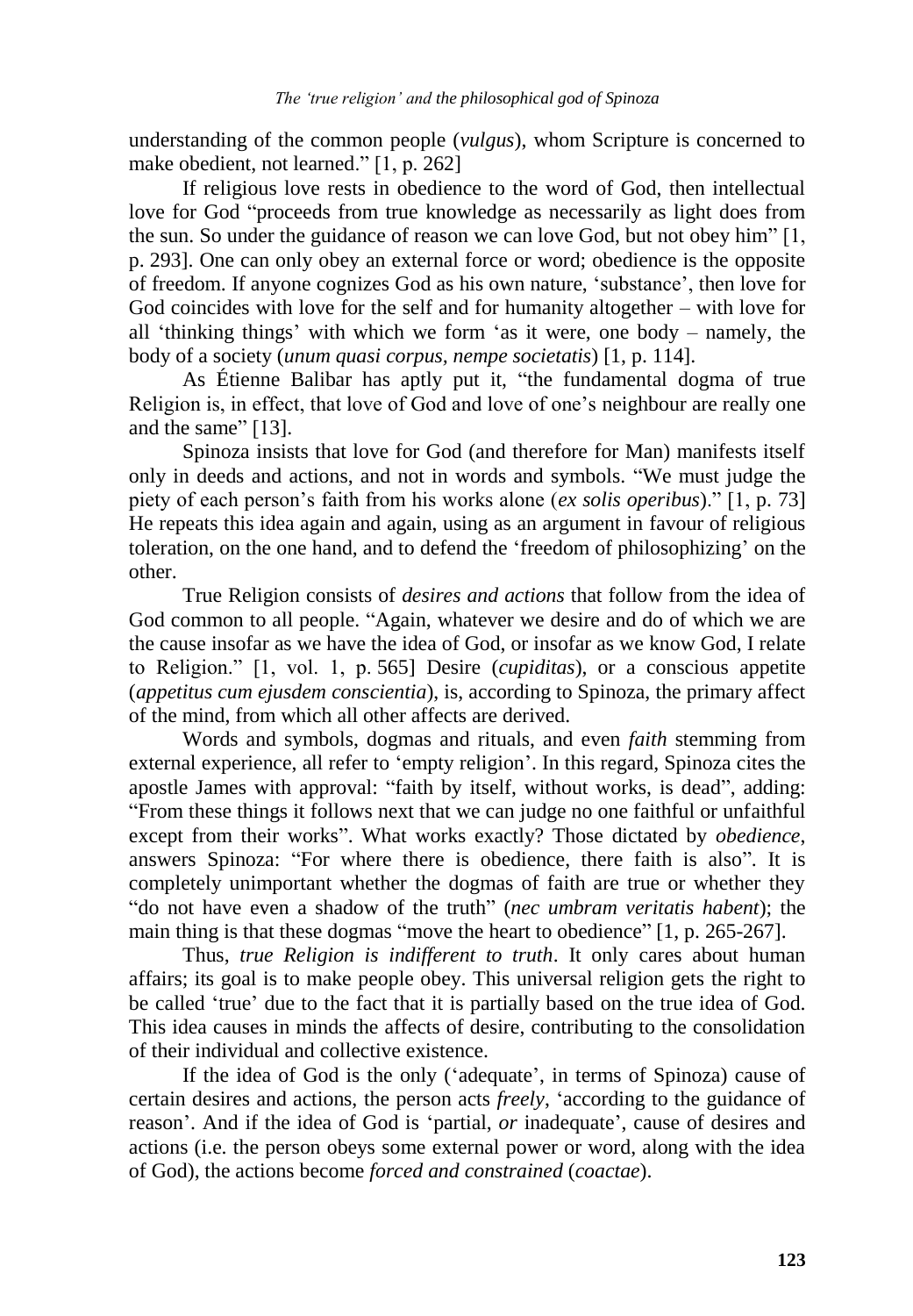For example, helping one"s neighbour can be forced if it is out of a *sense of compassion*, or free if it results from an *understanding* of the benefits of mutual aid. Compassion is a passive affect of imitation of others' displeasure and the reverse side of envy; the rational help to people is based on the active affect of *generosity*. People should help each other "not from unmanly compassion, partiality, or superstition, but from the guidance of reason" [1, vol. 1, p. 490]. To a free, rational person compassion brings only harm; to the crowd, this affect is useful, for it is able to temper the much worse passions of the mind. The Christian cult of compassion is good for the crowd, but bad for the philosopher. The same applies to any other religious tenets demanding obedience. Subjecting to religious imperatives, one acts not freely, but forcedly.

#### **4. Language strategy**

Why did Spinoza decide to use the word 'God', if he really wanted to separate Philosophy from Theology? Why not be content with two philosophical equivalents – "Nature" (more precisely, *Natura naturans*) and "substance"? This would help protect his philosophy from diffusion with religious doctrines, and the label of the "pantheist" would disappear by itself.

To take the word "God", to squeeze religious content from it to dryness, and after to sing "love for God"... Did Spinoza realize that, for the most part, readers would misunderstand him, no matter how carefully reservation about the philosophical meaning of the word "God" was made? Surely he was aware, because life had repeatedly confronted him with a similar public. In the Preface to the *Theological-Political Treatise*, Spinoza addressed his work to the "Philosophical reader" (*Philosophus lector*), adding: "As for those who are not philosophers, I am not eager to commend this treatise to them. There"s nothing in it which I might hope could please them in any way. ... I don"t ask the common people to read these things, nor anyone else who is struggling with the same affects as the common people. Indeed, I would prefer them to neglect this book entirely, rather than make trouble by interpreting it perversely, as they usually do with everything." [1, p. 75]

Spinoza did not allow his friends to translate the *Theological-Political Treatise* from learned Latin into Dutch – the language of the crowd, which a couple of years later would tear apart the de Witt brothers and begin to devour their remains.

Then for what purpose did the philosopher need the word "God"? The answer must be sought in Spinoza"s psychological theory. The first clue we find at the beginning of *Treatise on the Emendation of the Intellect*. Arguing about how a philosopher should live surrounded by ordinary people, guided not so much by reason as by blind affects, Spinoza formulates three "rules of living". The very first rule is "to speak according to the power of understanding of ordinary people (*ad captum vulgi loqui*)" and "to yield as much to their understanding as we can." Why? From this, the philosopher can receive "a considerable advantage", Spinoza responds. It is helpful to be friends and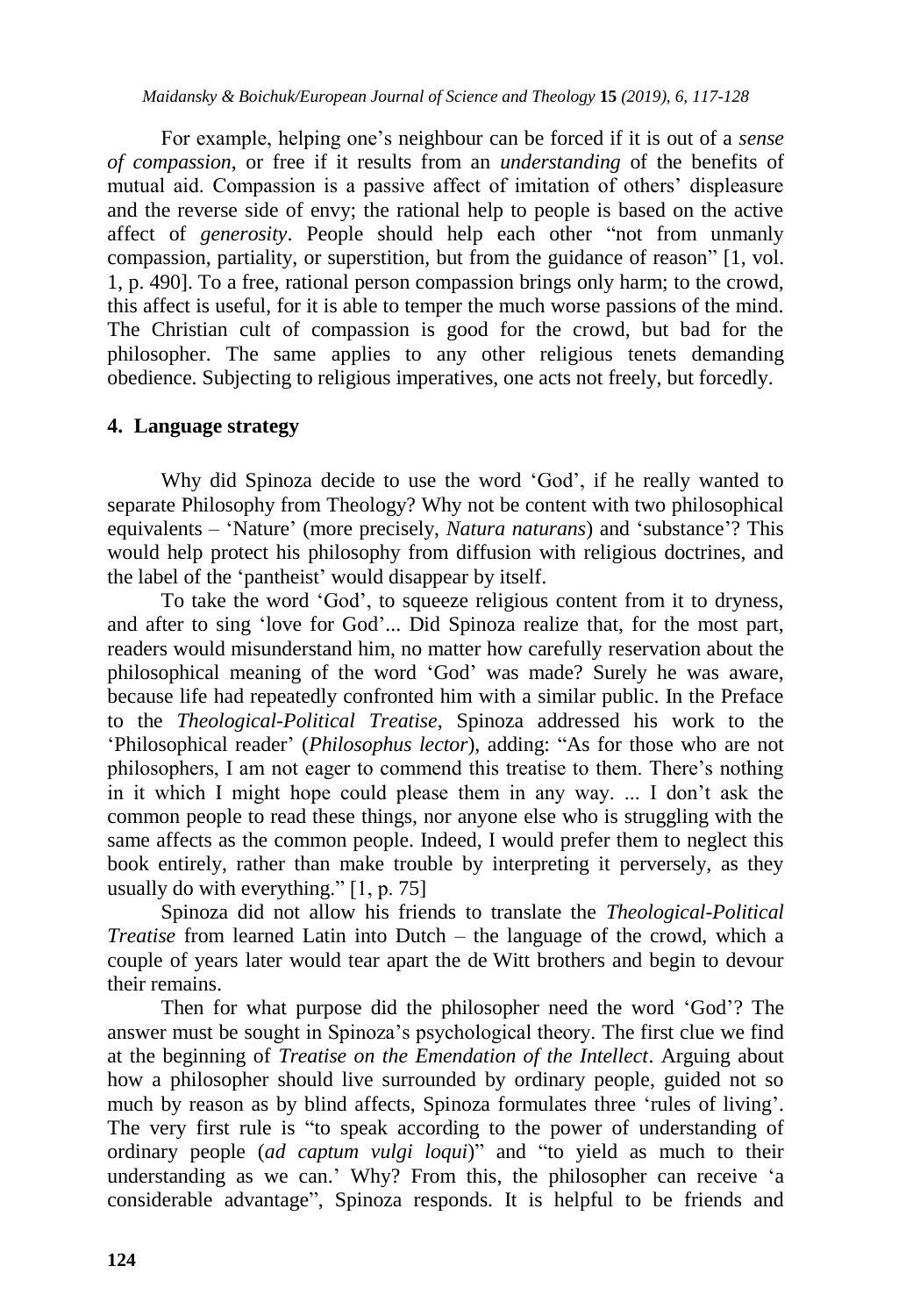dangerous – hostile with the crowd. When people hear pleasant, especially – sacred to many, words, one can hope that "they will give a favourable hearing to the truth" [1, vol. 1, p. 12].

Could the religious word "God" be such a concession to the understanding of the crowd? At first, Spinoza called motion and intellect "sons of God", natural necessity "divine predestination", etc. He must have decided later that he had gone too far with language concessions to the crowd, since in *Ethics* we do not find the theological vocabulary of such a register.

As noted in the *Theological-Political Treatise*, the prophet Moses acted quite correctly, 'speaking according to the Hebrews' power of understanding', and the apostle Paul, "who was a Greek with the Greeks and a Jew with the Jews". Likewise, the philosopher should express his thoughts in the language of his target audience. This does not guarantee that they will *understand* you, but at least they will *hear* you. If a philosopher is surrounded entirely by religious people (including in the "Republic of Letters"), the word "God" is the best way to incline their ear to the perception of philosophical truths. Of course, the meaning of these truths will inevitably suffer from the confusion of the language of science with the "word of God", but this price has to be paid. There was simply no reasonable alternative at the time of Spinoza.

A similar language strategy was already developed by Maimonides. In the speeches of the prophets, he divided two layers: one intended for the ignorant multitude, the other, the esoteric layer – for men of knowledge, or "the perfect man'.

Maimonides recommended the same policy to philosophers. Moshe Halbertal, in the chapter "Double Language and the Divided Public" in *Guide of the Perplexed*, comments on this place at Maimonides as follows. "Esotericism is intended, first and foremost, to protect the philosopher and philosophy from the mockery of the multitudes that cannot fathom it. More important, it protects the philosopher from the iron fist of the religious or political authorities, who see the philosopher as a dangerous subversive, seeking to undermine the political order or religious doctrine. ... Esotericism is thus a precondition for the existence of philosophy as an independent and unrestricted domain. The philosopher protects his freedom of thought through concealment, and in order to transmit his views to those who are worthy of receiving them, he develops sophisticated instruments of writing and speaking in double language." [14]

Certainly, language esotericism went with Rambam much further than with Spinoza. According to Maimonides, the two-layer structure of the language is not only *politically* expedient in the relationship of the philosopher and the crowd, but also corresponds to the *symbolic* nature of philosophical knowledge ("essential esotericism", according to Halbertal). Spinoza, as we have seen, considered ridiculous the attempts to "extort from Scripture" Aristotelian or any other kind of philosophy. He contrasted the method of symbolic interpretation of the text with the historical-critical method, that "admitted no other principles or data for interpreting Scripture and discussing it than those drawn from Scripture itself and its history" [1, p. 171].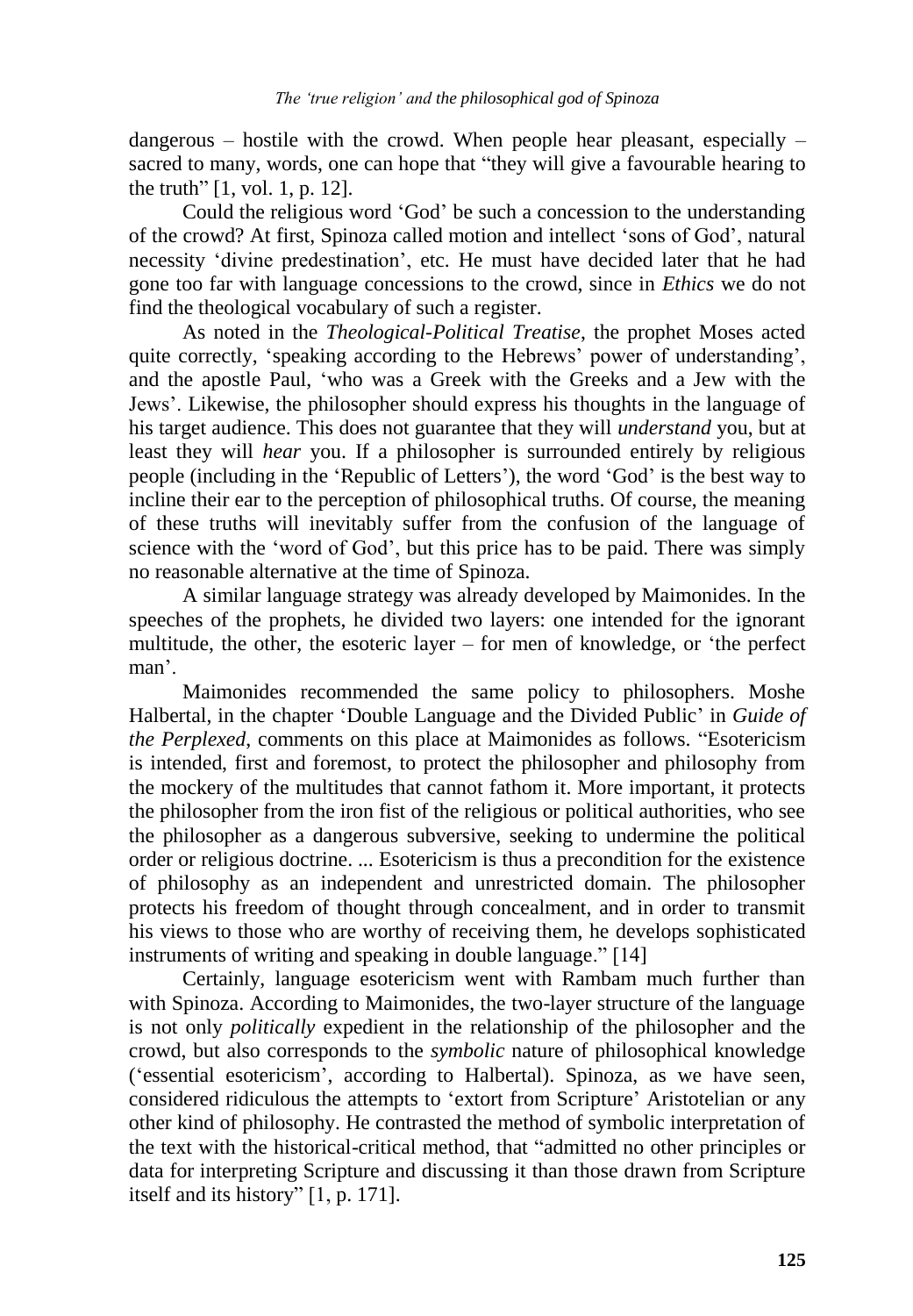Spinoza observed his first rule of living not only in communication with "ignorant multitude" and religiously-minded "learned men". His language is not limited to only two layers. He spoke different languages to scholars.

Thus, in *Descartes' Principles of Philosophy* Spinoza uses exclusively Cartesian terminology: he writes about 'substances' in the plural, about the 'will of God", etc. In the Preface, Spinoza"s friend Lodewijk Meyer explains that "what is found in some places – viz. that *this or that surpasses the human understanding* – must be taken in the same sense, i.e., as said only on behalf of Descartes" [1, vol. 1, p. 230]. Similarly, in correspondence with those who are not familiar with his own metaphysics, Spinoza speaks in Cartesian *koiné*, familiar and understandable to his educated contemporaries.

In *Theological-Political Treatise*, Spinoza never called God "substance". And in *Ethics* the term 'substance' appears only in the first two – metaphysical – parts of the book; in talking about the affects "God" is much more appropriate. Language is not only a form of expression of thoughts, but also a means of influencing people. The word "God" causes in the crowd passive affects, serving a religious reflex of obedience.

Of course, Spinoza could express his thought with the help of one – purely philosophical – term "substance". If throughout the whole text of *Ethics* "God" is replaced by "substance", the philosophical meaning of the book will not change one iota; only the affective colouring of the text will change. The reverse replacement cannot be made just like that, for the term "substance" is already included in the initial definition of God. Through the concept of substance, the philosophical (read: non-religious!) meaning of the word "God" is defined. And the expression "I understand" (*intelligo*) here, as it were, underlines that we are faced with the God of *intellect*, and not the imaginary gods of religions.

The study of affects gives us a second clue when answering the question why Spinoza preferred to write about 'intellectual love of God' rather than of Nature or substance. For him, these three terms are synonyms; all three cause the same affect, which induces the mind to cognition, to "perfecting the intellect", which is our "supreme good" [1, p. 128].

For Spinoza"s contemporaries, the situation was different. It would be absurd and ridiculous to tell them about the "love of substance". But the word 'God' gave them a powerful affect, 'passion', which the philosopher used as an emotional enhancer of the 'voice of truth'. The arguments of the mind alone will not convince the crowd, it lives mainly by passions. An affect can be restrained or taken away only by another, stronger affect [1, vol. 1, p. 550]. Then could the author of *Ethics* neglect such a powerful means of influencing the reader"s feelings as the word "God"? If the word "substance" is addressed to the theoretical reason and the intellect in general, then the word "God" is clearly intended to awaken a favourable affect in the reader"s mind. At the same time, as a person alien to all hypocrisy, Spinoza already in the first lines stipulates a purely philosophical meaning, which he puts into this word: "a being absolutely infinite, i.e., a substance consisting of an infinity of attributes" [1, vol. 1, p. 409].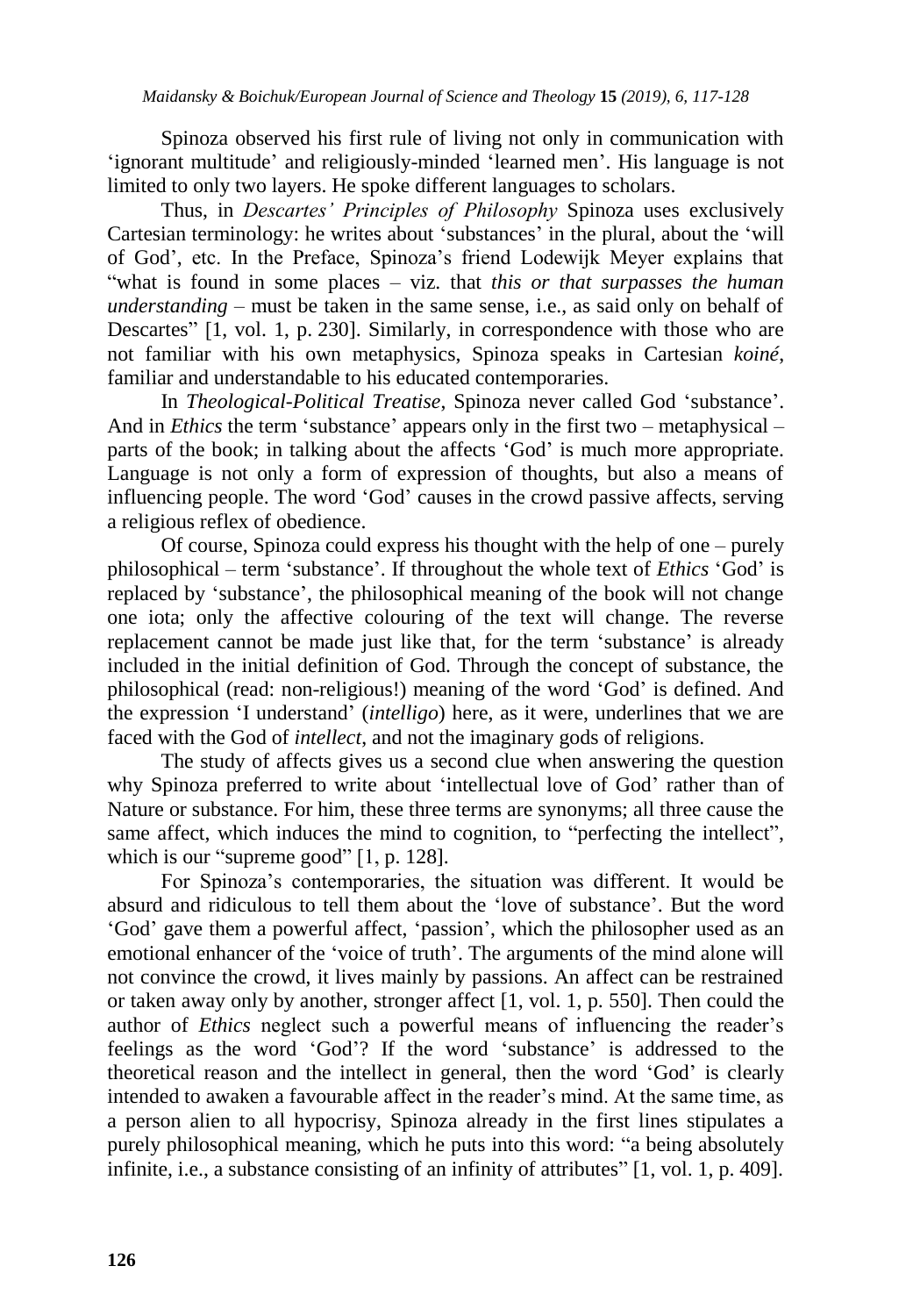More specifically, the philosophical God is defined as a thinking and extended thing [1, vol. 1, p. 448-449]. In essence, this God is nothing but the eternal causal connection of things, *ordo et connexio rerum/causarum*, expressing itself in corporeal and ideal forms, via the attributes of extension and thought (and other infinite attributes unknown to us). Infinite extension is the order and connection of bodies, the way they interact. The laws of physical sciences give us a specific description of the attribute of extension. And infinite thought is the order and connection of ideas, or the way in which one idea is logically connected with another. As we see, there is absolutely nothing religious in the Spinoza definitions of God.

"God" is far from being the only word whose meaning Spinoza altered in the way his theory required. In *Ethics* we find open recognition of this fact: "I know that in their common usage these words mean something else. But my purpose is to explain the nature of things, not the meaning of words. I intend to indicate these things by words whose usual meaning is not entirely opposed to the meaning with which I wish to use them. One warning of this should suffice." [1, vol. 1, p. 535–536] Spinoza is quite satisfied if the meaning he invented does *not go completely at odds* (*non omnino abhorret*) with the old, commonly used meaning of the word! The philosopher has the right to modify semantics of the natural language virtually in any way. It is enough to notify openly about this once. Such a language strategy was bound, of course, to give rise to deep discrepancies and controversies in the minds of readers. It is this strategy that seems to us to be the culprit of most of the difficulties that have prevented from understanding Spinoza for centuries. At the same time, from a pragmatic point of view, Spinoza"s language strategy proved to be extremely successful. Thanks to it, Spinozism, which at first existed as an "underground" trend of radical enlighteners, by the beginning of the  $19<sup>th</sup>$  century had turned into the intellectual main-stream of Modernity. Thanks to the openness of Spinoza"s language to the most varied (scientific, religious, moral, or poetically artistic) interpretations, his philosophy served as the source of many trends in modern culture.

If in the 'kingdom of truth' (i.e., in the realm of pure intellect) not the slightest confusion of philosophy with theology is permissible, then in the field of language (in the territory of imagination) Spinoza actively and consciously practiced this mixture. Many of the propositions of his philosophy he expounded, so to speak, in a "parallel translation" into a theological language. Besides, Spinoza inherited his own philosophical vocabulary from the scholastics who had carried out a deep "theologization" of its semantic core. In metaphysics it was difficult to avoid theological connotations, even if Spinoza would have wished for it.

#### **5. Conclusion**

Spinoza"s language strategy was a double-edged sword. It made an adequate understanding of the text extremely difficult, but it contributed a lot to the popularity of his philosophical doctrine. Eventually, Spinoza"s calculation